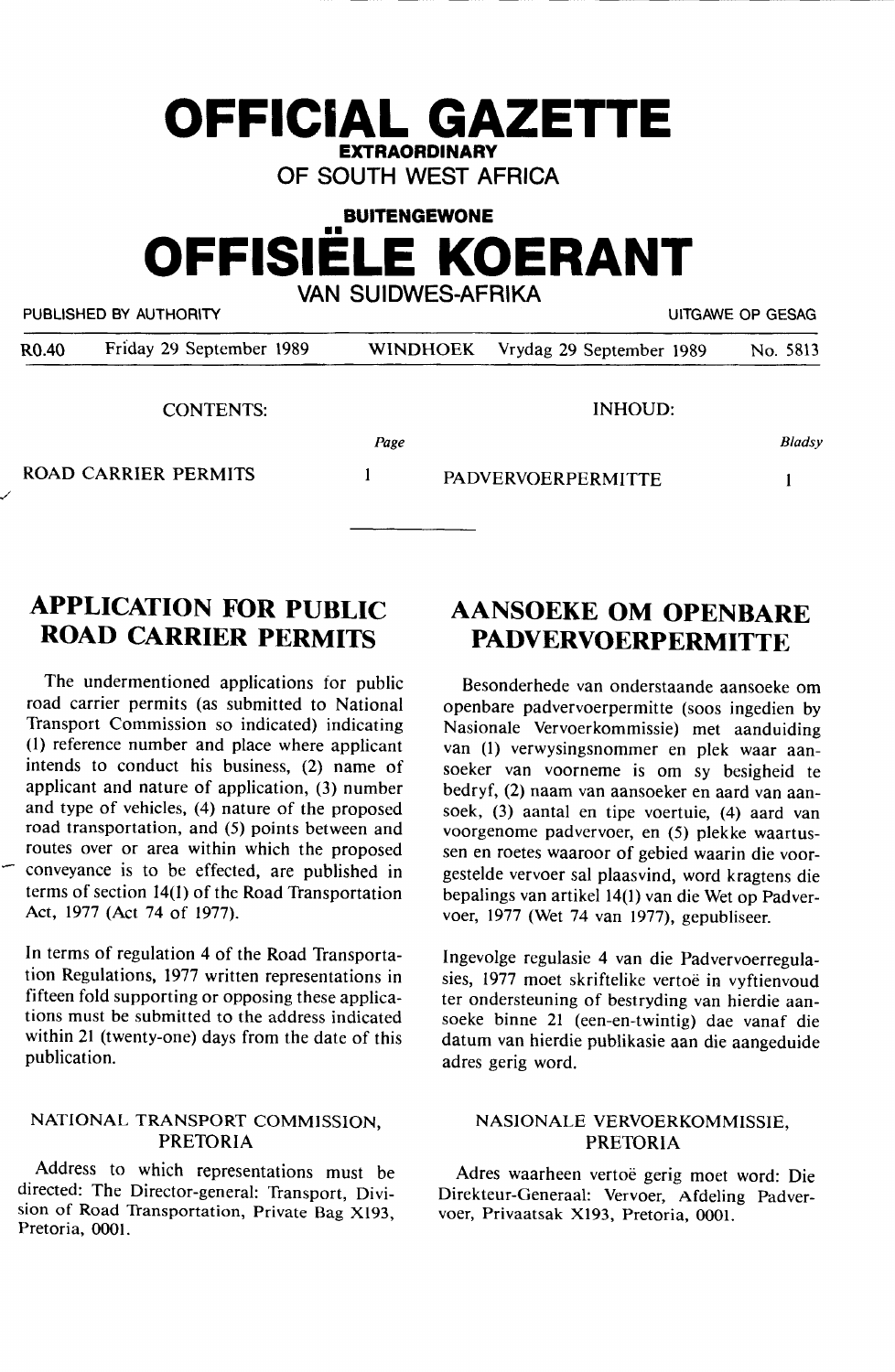### 1. **D16/5/1331 (A 9/3) SUIDWES-AFRI-KA/NAMIBIE**

- 2. Heavy Transport & Crane Hire (Pty) Ltd 60 Moorestraat Wadeville, Germiston/Nuwe aansoek.
- 3. Soos per aangehegte lys "Bylae N'
- 4. Goedere uitgesluit brandstof, vars en/of bevrore vleis en vis.
- *5.* (a) Vanaf 'n punt gelee op die **RSA-**SWA/Namibië grens na punte geleë binne SWA/Namibie
	- (b) Vanaf SWA/Namibië na punte geleë op die SWA/Namibie - RSA grens
	- (c) Binne Suidwes-Afrika/Namibie

#### BYLAE "A"

| VOERTUIG VOERTUIG<br><b>REGISTRA-</b><br><b>SIENOMMER</b> |                                | <b>GEMAG-</b><br><b>TIGDE</b><br>DRAAG-<br><b>VERMO<sub>e</sub></b><br>IN KG. |
|-----------------------------------------------------------|--------------------------------|-------------------------------------------------------------------------------|
| ND 90096                                                  | LEUNWA en/of<br><b>SLEEPWA</b> | OPEN                                                                          |
| ND 92462                                                  | LEUNWA en/of<br><b>SLEEPWA</b> | <b>OPEN</b>                                                                   |
| <b>ND 95704</b>                                           | LEUNWA en/of<br><b>SLEEPWA</b> | <b>OPEN</b>                                                                   |
| ND 99415                                                  | LEUNWA en/of<br><b>SLEEPWA</b> | <b>OPEN</b>                                                                   |
| ND 158295                                                 | LEUNWA en/of<br><b>SLEEPWA</b> | 15 000                                                                        |
| <b>KSD 790T</b>                                           | LEUNWA en/of<br><b>SLEEPWA</b> | 18 000                                                                        |
| <b>HWZ 356T</b>                                           | LEUNWA en/of<br><b>SLEEPWA</b> | 29 5 21                                                                       |
| ND 153683                                                 | LEUNWA en/of<br><b>SLEEPWA</b> | 15 000                                                                        |
| <b>GRT 974T</b>                                           | LEUNWA en/of<br><b>SLEEPWA</b> | 18 000                                                                        |
| <b>HPN 332T</b>                                           | LEUNWA en/of<br><b>SLEEPWA</b> | 18 000                                                                        |
| <b>HPN 341T</b>                                           | LEUNWA en/of<br><b>SLEEPWA</b> | 21 900                                                                        |

| ND 153698       | LEUNWA en/of    | 15 000 |
|-----------------|-----------------|--------|
|                 | <b>SLEEPWA</b>  |        |
| <b>ND 90168</b> | LEUNWA en/of    | 17 758 |
|                 | <b>SI EFPWA</b> |        |
| ND 155929       | LEUNWA en/of    | 21 480 |
|                 | <b>SLEEPWA</b>  |        |
| ND 158304       | LEUNWA en/of    | 15 000 |
|                 | <b>SLEEPWA</b>  |        |
|                 |                 |        |

- 1. **D16/5/1323 (A9/2) SUIDWES-AFRI-KA/NAMIBIE**
- 2. Heavy Transport & Plant Hire SWA (Pty) Ltd H/A West Trucking. Gallileistraat 2 Windhoek/Nuwe aansoek.
- 3. Soos per aangehegte lys "Bylae B".
- 4. Goedere uitgesluit brandstof, vars en/of bevrore vleis en vis.
- *5.* (a) Vanaf 'n punt gelee op die RSA-SWA/Namibië grens na punte geleë binne SWA/Namibie
	- (b) Vanaf SWA/Namibië na punte geleë op die SWA/Namibie - RSA grens
	- (c) Binne Suidwes-Afrika/Namibie

## BYLAE "B"

| <b>VOERTUIG</b>                | GEMAG-<br>TIGDE<br>DRAAG-<br><b>VERMO<sub>e</sub></b><br>IN KG. |
|--------------------------------|-----------------------------------------------------------------|
| LEUNWA en/of<br><b>SLEEPWA</b> | 26 500                                                          |
| LEUNWA en/of<br><b>SLEEPWA</b> | 28 210                                                          |
| LEUNWA en/of<br>SLEEPWA        | 32 180                                                          |
| LEUNWA en/of                   | 24 650                                                          |
| LEUNWA en/of                   | 8.600                                                           |
| LEUNWA en/of                   | 37 450                                                          |
| LEUNWA en/of                   | 40 560                                                          |
| LEUNWA en/of<br><b>SLEEPWA</b> | 33 420                                                          |
|                                | SLEEPWA<br><b>SLEEPWA</b><br><b>SLEEPWA</b><br><b>SLEEPWA</b>   |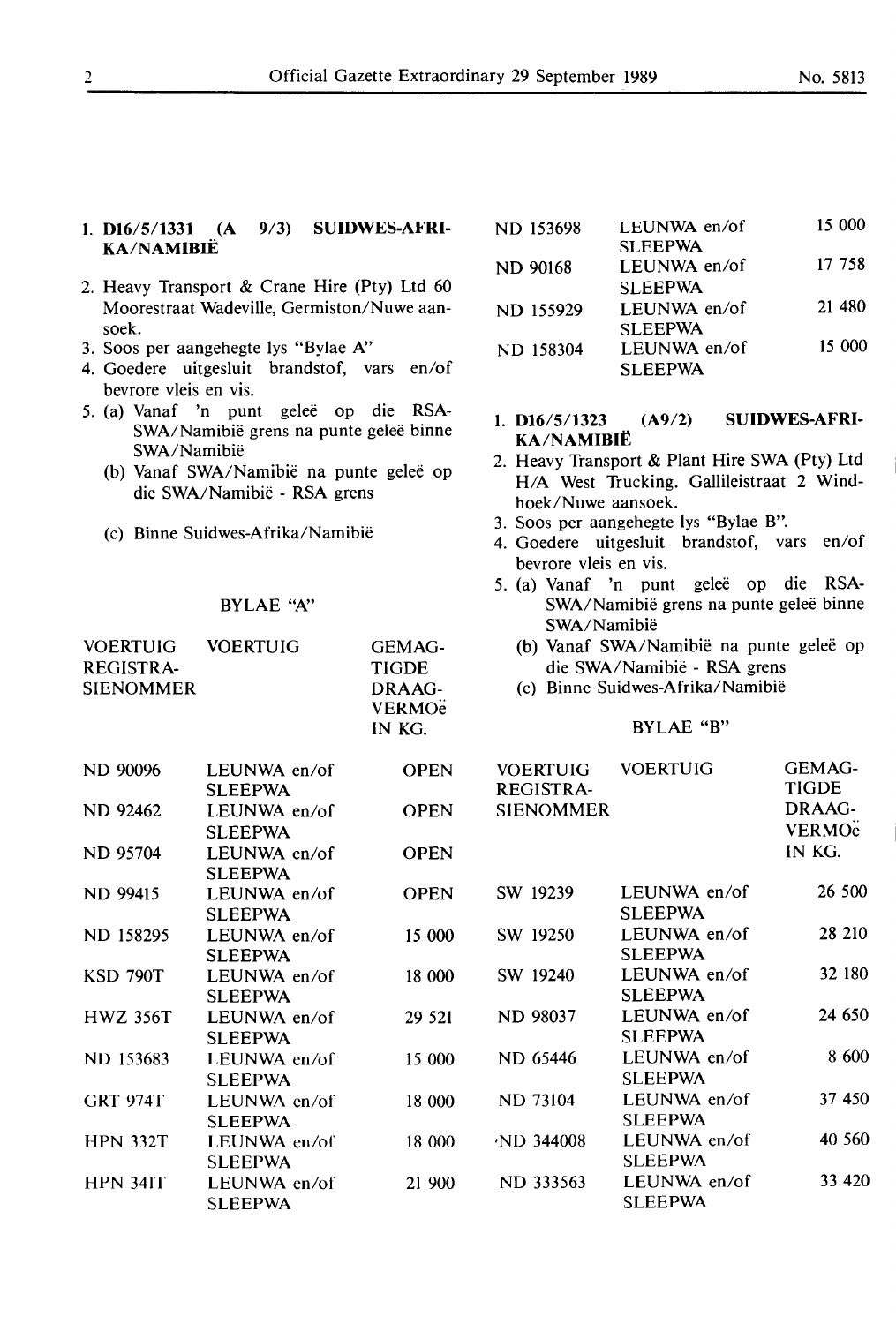Ĩ,

| <b>ND 125451</b> | LEUNWA en/of<br><b>SLEEPWA</b> | 32 750                   | <b>ND 51614</b>                    | LEUNWA en/of<br><b>SLEEPWA</b>   |                                    |
|------------------|--------------------------------|--------------------------|------------------------------------|----------------------------------|------------------------------------|
| ND 344016        | LEUNWA en/of<br><b>SLEEPWA</b> | 40 120                   | <b>ND 51615</b>                    | LEUNWA en/of                     | 36 900                             |
| <b>ND 344238</b> | LEUNWA en/of                   | 40 220                   |                                    | <b>SLEEPWA</b>                   |                                    |
|                  | <b>SLEEPWA</b>                 |                          | ND 65446                           | LEUNWA en/of                     | 25 600                             |
| ND 344012        | LEUNWA en/of<br><b>SLEEPWA</b> | 40 470                   | ND 65473                           | <b>SLEEPWA</b><br>LEUNWA en/of   |                                    |
| <b>ND 125451</b> | LEUNWA en/of                   | 32 750                   |                                    | <b>SLEEPWA</b>                   | 25 600                             |
|                  | <b>SLEEPWA</b>                 |                          | ND 73097                           | LEUNWA en/of                     | 25 640                             |
| ND 329634        | LEUNWA en/of                   | 35 260                   |                                    | <b>SLEEPWA</b>                   |                                    |
|                  | <b>SLEEPWA</b>                 |                          | <b>ND 73104</b>                    | LEUNWA en/of                     | 25 640                             |
| ND 344016        | LEUNWA en/of<br><b>SLEEPWA</b> | 40 120                   | ND 153834                          | <b>SLEEPWA</b><br>LEUNWA en/of   | 25 155                             |
| <b>ND 98007</b>  | LEUNWA en/of                   | 25 450                   |                                    | <b>SLEEPWA</b>                   |                                    |
|                  | <b>SLEEPWA</b>                 |                          | <b>GHY 503T</b>                    | LEUNWA en/of                     | 18 000                             |
| <b>ND 98037</b>  | LEUNWA en/of                   | 25 650                   |                                    | <b>SLEEPWA</b>                   |                                    |
|                  | <b>SLEEPWA</b>                 |                          | ND 344019                          | LEUNWA en/of                     | 40 170                             |
| ND 125423        | LEUNWA en/of<br><b>SLEEPWA</b> | 25 550                   | <b>GHY 500T</b>                    | <b>SLEEPWA</b><br>LEUNWA en/of   | 36 480                             |
| ND 125483        | LEUNWA en/of                   | 24 850                   |                                    | <b>SLEEPWA</b>                   |                                    |
|                  | <b>SLEEPWA</b>                 |                          | ND 125515                          | LEUNWA en/of                     | 26 500                             |
| ND 125451        | LEUNWA en/of                   | 24 750                   |                                    | <b>SLEEPWA</b>                   |                                    |
|                  | <b>SLEEPWA</b>                 |                          | <b>ND 94200</b>                    | LEUNWA en/of                     | <b>GEEN</b>                        |
| <b>ND 125515</b> | LEUNWA en/of<br><b>SLEEPWA</b> | 25 600                   | <b>ND 260831</b>                   | <b>SLEEPWA</b><br>LEUNWA en/of   | <b>GEEN</b>                        |
| ND 153792        | LEUNWA en/of                   | 23 630                   |                                    | <b>SLEEPWA</b>                   |                                    |
|                  | <b>SLEEPWA</b>                 |                          | <b>ND 91139</b>                    | LEUNWA en/of                     |                                    |
| ND 153834        | LEUNWA en/of                   | 15 000                   |                                    | <b>SLEEPWA</b>                   |                                    |
|                  | <b>SLEEPWA</b>                 |                          |                                    |                                  |                                    |
| ND 154649        | LEUNWA en/of<br><b>SLEEPWA</b> | 34 670                   | <b>ND 95301</b>                    | LEUNWA en/of<br><b>SLEEPWA</b>   |                                    |
| <b>VOERTUIG</b>  | <b>VOERTUIG</b>                | <b>GEMAG-</b>            |                                    |                                  |                                    |
| REGISTRA-        |                                | TIGDE                    |                                    | VOERTUIG VOERTUIG                | <b>GEMAG-</b>                      |
| <b>SIENOMMER</b> |                                | <b>DRAAG</b>             | <b>REGISTRA-</b>                   |                                  | <b>TIGDE</b>                       |
|                  |                                | <b>VERMO<sub>e</sub></b> | <b>SIENOMMER</b>                   |                                  | DRAAG-                             |
|                  |                                | IN KG.                   |                                    |                                  | <b>VERMO<sub>e</sub></b><br>IN KG. |
| ND 181534        | LEUNWA en/of                   | 10 000                   |                                    |                                  |                                    |
|                  | <b>SLEEPWA</b>                 |                          | ND 344019                          | <b>SLEEPWA</b>                   | 40 170                             |
| ND 181543        | LEUNWA en/of                   | 35 610                   | ND 344020                          | <b>SLEEPWA</b>                   | 40 420                             |
|                  | <b>SLEEPWA</b>                 |                          | ND 344023                          | <b>SLEEPWA</b>                   | 40 290                             |
| ND 181641        | LEUNWA en/of                   | 33 480                   | ND 344238<br><b>GRT 974T</b>       | <b>SLEEPWA</b><br><b>SLEEPWA</b> | 40 220<br>18 000                   |
| ND 310119        | <b>SLEEPWA</b><br>LEUNWA en/of |                          | <b>GRT 976T</b>                    | <b>SLEEPWA</b>                   | 18 000                             |
|                  | <b>SLEEPWA</b>                 | 34 580                   | <b>GYH 500T</b>                    | <b>SLEEPWA</b>                   | 35 000                             |
| ND 310120        | LEUNWA en/of                   | 34 560                   | <b>GYH 503T</b>                    | <b>SLEEPWA</b>                   | 18 000                             |
|                  | <b>SLEEPWA</b>                 |                          | <b>HPN 332T</b>                    | <b>SLEEPWA</b>                   | 18 000                             |
| ND 311164        | LEUNWA en/of                   | 30 845                   | <b>HPN 341T</b>                    | <b>SLEEPWA</b>                   | 15 000                             |
| ND 311178        | <b>SLEEPWA</b>                 |                          | <b>KSD 790T</b><br><b>HWZ 349T</b> | <b>SLEEPWA</b><br><b>SLEEPWA</b> | 18 000<br>18 000                   |
|                  | LEUNWA en/of<br><b>SLEEPWA</b> | 30 480                   | <b>HWZ 356T</b>                    | <b>SLEEPWA</b>                   | 18 000                             |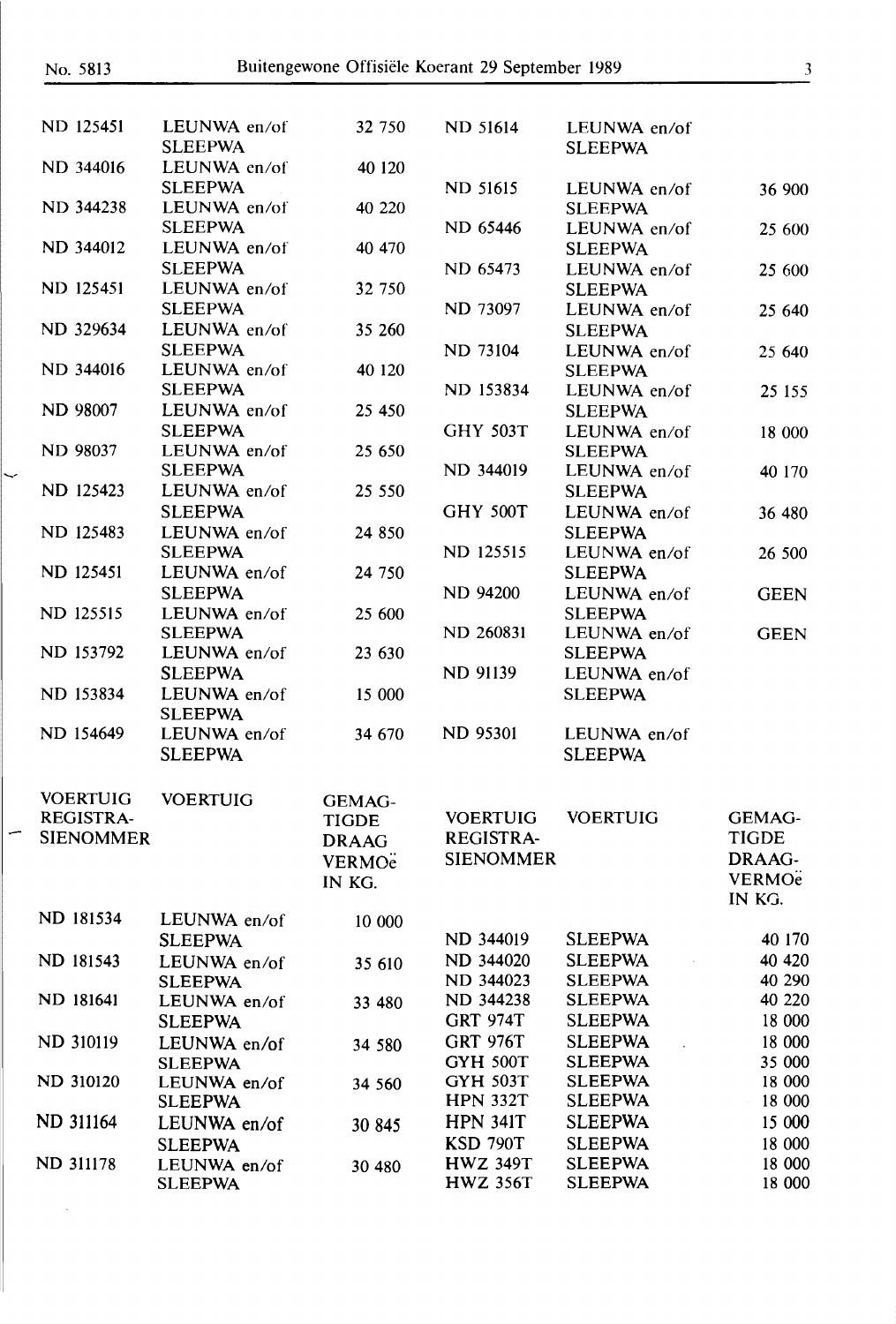| <b>VOERTUIG</b><br><b>REGISTRA-</b> | <b>VOERTUIG</b>                                  | <b>GEMAG-</b><br><b>TIGDE</b>                | <b>CHM 987T</b>                     | LEUNWA en/of<br><b>SLEEPWA</b> | 35 495                             |
|-------------------------------------|--------------------------------------------------|----------------------------------------------|-------------------------------------|--------------------------------|------------------------------------|
| <b>SIENOMMER</b>                    |                                                  | DRAAG-<br><b>VERMO<sub>e</sub></b><br>IN KG. | <b>CHM 998T</b>                     | LEUNWA en/of<br><b>SLEEPWA</b> | 33 200                             |
| <b>ND 90096</b>                     | LEUNWA en/of<br><b>SLEEPWA</b>                   | <b>OPEN</b>                                  | <b>VOERTUIG</b><br><b>REGISTRA-</b> | <b>VOERTUIG</b>                | <b>GEMAG-</b><br><b>TIGDE</b>      |
| <b>ND 92462</b>                     | LEUNWA en/of<br><b>SLEEPWA</b>                   | <b>OPEN</b>                                  | <b>SIENOMMER</b>                    |                                | DRAAG-<br><b>VERMO<sub>e</sub></b> |
| <b>ND 95704</b>                     | LEUNWA en/of<br><b>SLEEPWA</b>                   | <b>OPEN</b>                                  |                                     |                                | IN KG.                             |
| ND 99415                            | LEUNWA en/of<br><b>SLEEPWA</b>                   | <b>OPEN</b>                                  | <b>CHN 011T</b>                     | LEUNWA en/of<br><b>SLEEPWA</b> | 33 4 20                            |
| <b>ND 158295</b>                    | LEUNWA en/of<br><b>SLEEPWA</b>                   | 15 000                                       | <b>CHN 094T</b>                     | LEUNWA en/of<br><b>SLEEPWA</b> | 34.550                             |
| <b>KSD 790T</b>                     | LEUNWA en/of<br><b>SLEEPWA</b>                   | 18 000                                       | <b>CHN 022T</b>                     | LEUNWA en/of<br><b>SLEEPWA</b> | 22 850                             |
| <b>HWZ 356T</b>                     | LEUNWA en/of<br><b>SLEEPWA</b>                   | 29 521                                       | <b>CHN 106T</b>                     | LEUNWA en/of<br><b>SLEEPWA</b> | 22 800                             |
| ND 153683                           | LEUNWA en/of<br><b>SLEEPWA</b>                   | 15 000                                       | <b>CHN 119T</b>                     | LEUNWA en/of<br><b>SLEEPWA</b> | 24 700                             |
| <b>GRT 974T</b>                     | LEUNWA en/of<br><b>SLEEPWA</b>                   | 18 000                                       | <b>DNL 468T</b>                     | LEUNWA en/of<br><b>SLEEPWA</b> | 13 100                             |
| <b>HPN 332T</b>                     | LEUNWA en/of<br><b>SLEEPWA</b>                   | 18 000                                       | <b>DXH 324T</b>                     | LEUNWA en/of<br><b>SLEEPWA</b> | 27 000                             |
| <b>HPN 341T</b>                     | LEUNWA en/of<br><b>SLEEPWA</b>                   | 15 000                                       | <b>GMC 818T</b>                     | LEUNWA en/of<br><b>SLEEPWA</b> | 38 960                             |
| ND 153698                           | LEUNWA en/of<br><b>SLEEPWA</b>                   | 15 000                                       | <b>GTS 866T</b>                     | LEUNWA en/of<br><b>SLEEPWA</b> | 29 160                             |
| <b>ND 90168</b>                     | LEUNWA en/of<br><b>SLEEPWA</b>                   | 17 758                                       | <b>GTS 879T</b>                     | LEUNWA en/of<br><b>SLEEPWA</b> | 29 165                             |
| ND 155929                           | LEUNWA en/of<br><b>SLEEPWA</b>                   | 21 480                                       | <b>GTZ 999T</b>                     | LEUNWA en/of<br><b>SLEEPWA</b> | 29 150                             |
| ND 158304                           | LEUNWA en/of                                     | 15 000                                       | <b>HDT 074T</b>                     | LEUNWA en/of<br><b>SLEEPWA</b> | 29 290                             |
| <b>JNP 493T</b>                     | <b>SLEEPWA</b><br>LEUNWA en/of<br><b>SLEEPWA</b> | 33 010                                       | <b>HGL 927T</b>                     | LEUNWA en/of<br><b>SLEEPWA</b> | 29 555                             |
| <b>HBT 113T</b>                     | LEUNWA en/of                                     | 29 975                                       | <b>HYX 875T</b>                     | LEUNWA en/of<br><b>SLEEPWA</b> | 27 9 20                            |
| <b>BWS 412T</b>                     | <b>SLEEPWA</b><br>LEUNWA en/of<br><b>SLEEPWA</b> | 22 720                                       | <b>HSJ 704T</b>                     | LEUNWA en/of<br><b>SLEEPWA</b> | 27 590                             |
| <b>BWS 422T</b>                     | LEUNWA en/of                                     | 12 990                                       | <b>HSJ 813T</b>                     | LEUNWA en/of<br><b>SLEEPWA</b> | 27 585                             |
| <b>BYK 614T</b>                     | <b>SLEEPWA</b><br>LEUNWA en/of                   | 22 715                                       | <b>HYX 872T</b>                     | LEUNWA en/of<br><b>SLEEPWA</b> | 31 380                             |
| <b>CHM 823T</b>                     | <b>SLEEPWA</b><br>LEUNWA en/of                   | 45 131                                       | <b>HSY 158T</b>                     | LEUNWA en/of<br><b>SLEEPWA</b> | 30 260                             |
| <b>CHM 947T</b>                     | <b>SLEEPWA</b><br>LEUNWA en/of                   | 50 480                                       | <b>JBH 770T</b>                     | LEUNWA en/of<br><b>SLEEPWA</b> | 27 975                             |
| <b>CHM 957T</b>                     | <b>SLEEPWA</b><br>LEUNWA en/of<br><b>SLEEPWA</b> | 24 010                                       | <b>JBH 771T</b>                     | LEUNWA en/of<br><b>SLEEPWA</b> | 23 910                             |

 $\bar{\beta}$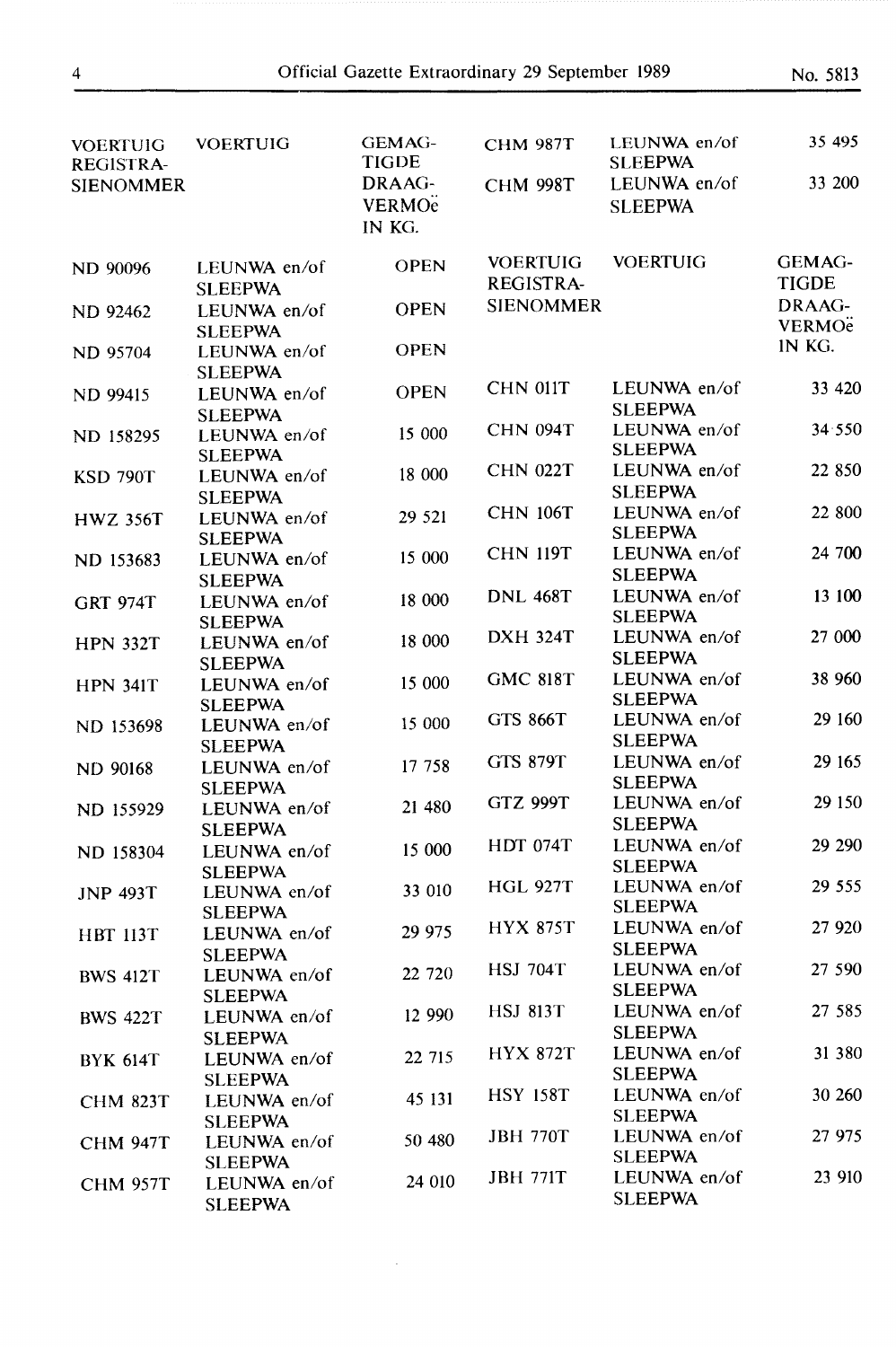| <b>JDS 209T</b>                                                                                                                                                                                                    | LEUNWA en/of                                                                 | 34 200                             |                                     | BYLAE "C"                      |                                   |
|--------------------------------------------------------------------------------------------------------------------------------------------------------------------------------------------------------------------|------------------------------------------------------------------------------|------------------------------------|-------------------------------------|--------------------------------|-----------------------------------|
| <b>JDS 213T</b>                                                                                                                                                                                                    | <b>SLEEPWA</b><br>LEUNWA en/of                                               | 34 000                             | <b>VOERTUIG</b><br><b>REGISTRA-</b> | <b>VOERTUIG</b>                | GEMAG-<br><b>TIGDE</b>            |
| <b>JNP 493T</b>                                                                                                                                                                                                    | <b>SLEEPWA</b><br>LEUNWA en/of<br><b>SLEEPWA</b>                             | 33 010                             | <b>SIENOMMER</b>                    |                                | DRAAG-<br><b>VERMOë</b><br>IN KG. |
| <b>VOERTUIG</b><br>REGISTRA-                                                                                                                                                                                       | <b>VOERTUIG</b>                                                              | <b>GEMAG-</b><br><b>TIGDE</b>      | <b>BKX 962T</b>                     | LEUNWA en/of<br><b>SLEEPWA</b> | 30 360                            |
| <b>SIENOMMER</b>                                                                                                                                                                                                   |                                                                              | DRAAG-<br><b>VERMO<sub>e</sub></b> | <b>CDP 860T</b>                     | LEUNWA en/of<br><b>SLEEPWA</b> | 24 480                            |
|                                                                                                                                                                                                                    |                                                                              | IN KG.                             | <b>CRG 525T</b>                     | LEUNWA en/of<br><b>SLEEPWA</b> | 24 880                            |
| <b>HBT 113T</b>                                                                                                                                                                                                    | LEUNWA en/of<br><b>SLEEPWA</b>                                               | 29 975                             | <b>DRW 423T</b>                     | LEUNWA en/of<br><b>SLEEPWA</b> | 22 000                            |
| <b>HYX 875T</b>                                                                                                                                                                                                    | LEUNWA en/of<br><b>SLEEPWA</b>                                               | 38 520                             | <b>DVF 235T</b>                     | LEUNWA en/of<br><b>SLEEPWA</b> | 26 588                            |
| <b>CHM 833T</b>                                                                                                                                                                                                    | LEUNWA en/of<br><b>SLEEPWA</b>                                               | 57 360                             | <b>FGT 115T</b>                     | LEUNWA en/of<br><b>SLEEPWA</b> | 26 540                            |
| <b>VOERTUIG</b>                                                                                                                                                                                                    | <b>VOERTUIG</b>                                                              | <b>GEMAG-</b>                      | <b>FNS 036T</b>                     | LEUNWA en/of<br><b>SLEEPWA</b> | 33 500                            |
| <b>REGISTRA-</b><br><b>SIENOMMER</b>                                                                                                                                                                               |                                                                              | <b>TIGDE</b><br>DRAAG-             | <b>FYB 055T</b>                     | LEUNWA en/of<br><b>SLEEPWA</b> | 30 670                            |
|                                                                                                                                                                                                                    |                                                                              | <b>VERMOë</b><br>IN KG.            | <b>GWS 285T</b>                     | LEUNWA en/of<br><b>SLEEPWA</b> | 23 480                            |
| <b>BD</b> 4306 A                                                                                                                                                                                                   | <b>SLEEPWA</b>                                                               | 25 000                             | <b>GYH 509T</b>                     | LEUNWA en/of<br><b>SLEEPWA</b> | 27 160                            |
| <b>BD 4307 A</b><br><b>BD 4308 A</b>                                                                                                                                                                               | <b>SLEEPWA</b><br><b>SLEEPWA</b>                                             | 25 000<br>25 000                   | <b>HDW 893T</b>                     | LEUNWA en/of<br><b>SLEEPWA</b> | 25 660                            |
| <b>BD 4309 A</b><br><b>BD 4310 A</b>                                                                                                                                                                               | <b>SLEEPWA</b><br><b>SLEEPWA</b>                                             | 25 000<br>25 000                   | <b>HFT 613T</b>                     | LEUNWA en/of<br><b>SLEEPWA</b> | 25 180                            |
|                                                                                                                                                                                                                    |                                                                              |                                    | <b>HFT 646T</b>                     | LEUNWA en/of<br><b>SLEEPWA</b> | 28 745                            |
| 1. $D16/5/1324$                                                                                                                                                                                                    | (A9/4)                                                                       | <b>SUIDWES-AFRI-</b>               | <b>HLB 689T</b>                     | LEUNWA en/of<br><b>SLEEPWA</b> | 23 980                            |
| <b>KA/NAMIBI E</b>                                                                                                                                                                                                 |                                                                              |                                    | <b>HLG 718T</b>                     | LEUNWA en/of<br><b>SLEEPWA</b> | 36 100                            |
|                                                                                                                                                                                                                    | 2. Eric Andrè Muller H/a SA Trucking, Wade-<br>ville Germiston/Nuwe aansoek. |                                    | <b>HNS 047T</b>                     | LEUNWA en/of<br><b>SLEEPWA</b> | 43 010                            |
| 3. Soos per aangehegte lys "Bylae C"<br>en/of<br>4. Goedere uitgesluit brandstof, vars<br>bevrore vleis en vis.<br>5. (a) Vanaf 'n punt geleë op die RSA-<br>SWA/Namibië grens na punte geleë binne<br>SWA/Namibië |                                                                              | <b>HSF 754T</b>                    | LEUNWA en/of<br><b>SLEEPWA</b>      | 43 098                         |                                   |
|                                                                                                                                                                                                                    |                                                                              | <b>HYP 460T</b>                    | LEUNWA en/of<br><b>SLEEPWA</b>      | 25 550                         |                                   |
|                                                                                                                                                                                                                    |                                                                              | <b>HYS 698T</b>                    | LEUNWA en/of<br><b>SLEEPWA</b>      | 27 9 20                        |                                   |
|                                                                                                                                                                                                                    | (b) Vanaf SWA/Namibië na punte geleë op<br>die SWA/Namibië - RSA grens       |                                    | <b>JDM 267T</b>                     | LEUNWA en/of<br><b>SLEEPWA</b> | 23 530                            |
|                                                                                                                                                                                                                    | (c) Binne SWA/Namibië                                                        |                                    | <b>JLL 703T</b>                     | LEUNWA en/of<br><b>SLEEPWA</b> | 37 770                            |
|                                                                                                                                                                                                                    |                                                                              |                                    | <b>JNP 487T</b>                     | LEUNWA en/of                   | 37 130                            |

SLEEPWA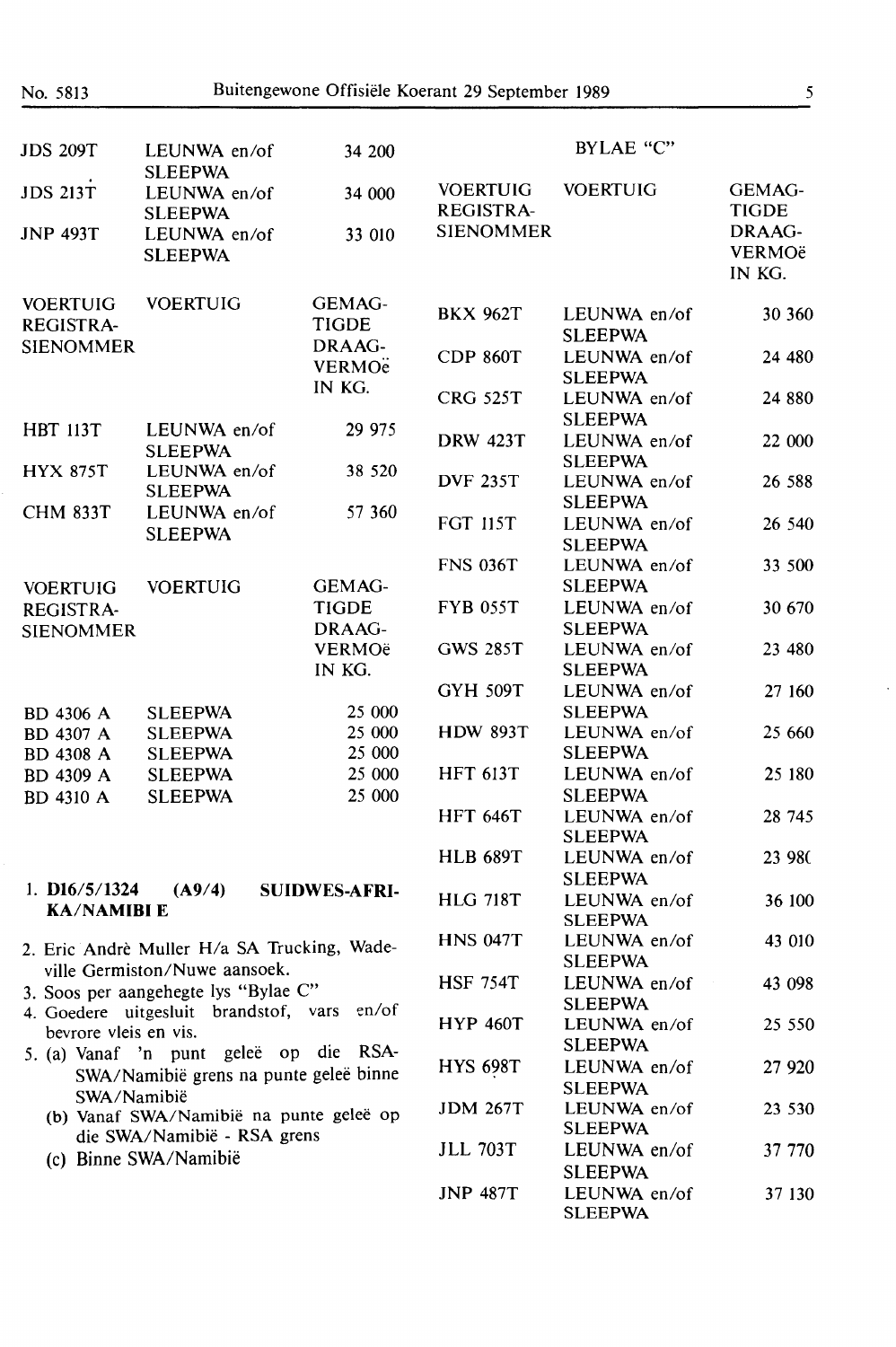| <b>JSW 050T</b>  | LEUNWA en/of<br><b>SLEEPWA</b> | 18 025        | SW 19240        | LEUNWA en/of<br><b>SLEEPWA</b> | 32 180  |
|------------------|--------------------------------|---------------|-----------------|--------------------------------|---------|
| <b>CRY 278T</b>  | LEUNWA en/of                   | 24 660        | <b>ND 98037</b> | LEUNWA en/of                   | 24 650  |
|                  | <b>SLEEPWA</b>                 |               |                 | <b>SLEEPWA</b>                 |         |
|                  |                                |               | ND 65446        | LEUNWA en/of                   | 8 600   |
| <b>VOERTUIG</b>  | <b>VOERTUIG</b>                | <b>GEMAG-</b> |                 | <b>SLEEPWA</b>                 |         |
| <b>REGISTRA-</b> |                                | <b>TIGDE</b>  | ND 73104        | LEUNWA en/of                   | 37 450  |
| <b>SIENOMMER</b> |                                | DRAAG-        |                 | <b>SLEEPWA</b>                 |         |
|                  |                                | <b>VERMOë</b> | ND 344008       | LEUNWA en/of                   | 40 560  |
|                  |                                | IN KG.        |                 | <b>SLEEPWA</b>                 |         |
|                  |                                |               | ND 333563       | LEUNWA en/of                   | 33 4 20 |
| <b>GRT 976T</b>  | LEUNWA en/of                   | 25 800        |                 | <b>SLEEPWA</b>                 |         |
|                  | <b>SLEEPWA</b>                 |               | ND 125451       | LEUNWA en/of                   | 32 750  |
| <b>JSW 059T</b>  | LEUNWA en/of                   | 27 340        |                 | <b>SLEEPWA</b>                 |         |
|                  | <b>SLEEPWA</b>                 |               | ND 344016       | LEUNWA en/of                   | 40 120  |
| <b>HWZ 349T</b>  | LEUNWA en/of                   | 36 000        |                 | <b>SLEEPWA</b>                 |         |
|                  | <b>SLEEPWA</b>                 |               | ND 344238       | LEUNWA en/of                   | 40 220  |
| <b>JNP 502T</b>  | LEUNWA en/of                   | 23 980        |                 | <b>SLEEPWA</b>                 |         |
|                  | <b>SLEEPWA</b>                 |               | ND 344012       | LEUNWA en/of                   | 40 470  |
| <b>GKJ 601T</b>  | LEUNWA en/of                   | 36 000        |                 | <b>SLEEPWA</b>                 |         |
|                  | <b>SLEEPWA</b>                 |               | ND 125451       | LEUNWA en/of                   | 32 750  |
| <b>GRT 975T</b>  | LEUNWA en/of                   | 24 380        |                 | <b>SLEEPWA</b>                 |         |
|                  | <b>SLEEPWA</b>                 |               | ND 329634       | LEUNWA en/of                   | 35 260  |
|                  |                                |               |                 | <b>SLEEPWA</b>                 |         |

ND 344016

- l. **D16/5/1325 (A9/S) SUIDWES-AFRI-KA/NAMIBIE**
- 2. Heavy Transport & Plant Hire SWA (Pty) Ltd **H/A** West Trucking. Gallileistraat 2 Windhoek/Nuwe aansoek.
- 3. Soos per aangehegte lys "Bylae D".
- 4. Goedere uitgesluit brandstof, vars en/of bevrore vleis en vis.
- *5.* (a) Vanaf 'n punt gelee op die RSA-SWA/Namibië grens na punte geleë binne SWA/Namibie
	- (b) Vanaf SWA/Namibië na punte geleë op die SWA/Namibie - RSA grens
	- (c) Binne SWA/Namibie

### BYLAE "D"

| <b>VOERTUIG</b>  | <b>VOERTUIG</b>                | <b>GEMAG-</b> |
|------------------|--------------------------------|---------------|
| <b>REGISTRA-</b> |                                | <b>TIGDE</b>  |
| <b>SIENOMMER</b> |                                | DRAAG-        |
|                  |                                | <b>VERMOe</b> |
|                  |                                | IN KG.        |
| SW 19239         | LEUNWA en/of<br><b>SLEEPWA</b> | 26 500        |
| SW 19250         | LEUNWA en/of<br><b>SLEEPWA</b> | 28 210        |

| 1. D16/5/1327      | (A9/7) | <b>SUIDWES-AFRI-</b> |
|--------------------|--------|----------------------|
| <b>KA/NAMIBI E</b> |        |                      |

LEUNWA en/of SLEEPWA

- 2. Trans Af (Pty) Ltd in vrywillige lede likwidasie handeldrywend Trans S A/Windhoek/Nuwe aansoek
- 3. Soos per aangehegte lys "Bylae E".
- 4. Goedere uitgesluit brandstof, vars en/of bevrore vleis en vis.
- *5* (a) Vanaf 'n punt gelee op die RSA-SWA/Namibië grens na punte geleë binne SWA/Namibie
	- (b) Vanaf SWA/Namibië na punte geleë op die SWA/Namibie - RSA grens
	- (c) Binne SWA/Namibie

#### BYLAE "E"

| <b>VOERTUIG</b>  | <b>VOERTUIG</b>                 | GEMAG-                   |
|------------------|---------------------------------|--------------------------|
| <b>REGISTRA-</b> |                                 | <b>TIGDE</b>             |
| <b>SIENOMMER</b> |                                 | DRAAG-                   |
|                  |                                 | <b>VERMO<sub>e</sub></b> |
|                  |                                 | IN KG.                   |
| KVZ 820T         | LEUNWA en/of<br><b>SI FEPWA</b> | 30 000                   |

40 120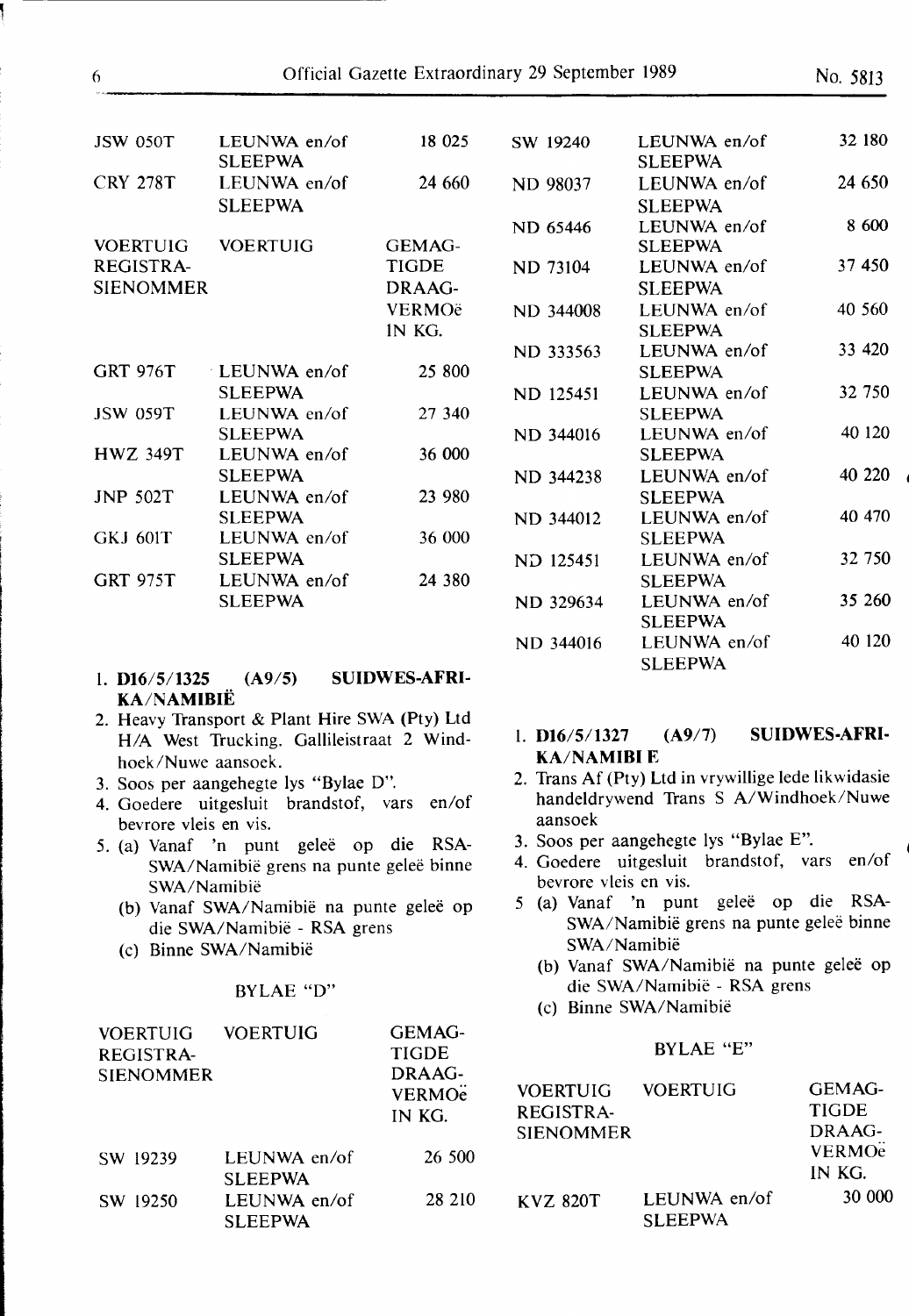**ND** 98007 LEUNWA en/of

SLEEPWA

| <b>KWD 069T</b>                     | LEUNWA en/of                                 | 30 000               | <b>ND 98037</b>  | LEUNWA en/of                   | 24 650 |
|-------------------------------------|----------------------------------------------|----------------------|------------------|--------------------------------|--------|
|                                     | <b>SLEEPWA</b>                               |                      |                  | <b>SLEEPWA</b>                 |        |
| <b>KWD 067T</b>                     | LEUNWA en/of<br><b>SLEEPWA</b>               | 25 140               | ND 125423        | LEUNWA en/of                   | 25 550 |
| <b>KRL 784T</b>                     | LEUNWA en/of                                 | 25 140               |                  | <b>SLEEPWA</b>                 |        |
|                                     | <b>SLEEPWA</b>                               |                      | ND 125485        | LEUNWA en/of                   | 24 850 |
| CJ 46581                            | LEUNWA en/of                                 | 13 560               | ND 125451        | <b>SLEEPWA</b><br>LEUNWA en/of | 24 750 |
|                                     | <b>SLEEPWA</b>                               |                      |                  | <b>SLEEPWA</b>                 |        |
| CJ 46582                            | LEUNWA en/of                                 | 27 150               | ND 153792        | LEUNWA en/of                   | 23 630 |
|                                     | <b>SLEEPWA</b>                               |                      |                  | <b>SLEEPWA</b>                 |        |
| CJ 48568                            | LEUNWA en/of                                 | 14 150               | ND 153834        | LEUNWA en/of                   | 15 000 |
|                                     | <b>SLEEPWA</b>                               |                      |                  | <b>SLEEPWA</b>                 |        |
| CJ 49036                            | LEUNWA en/of                                 | 9 9 7 0              | ND 154649        | LEUNWA en/of                   | 34 670 |
|                                     | <b>SLEEPWA</b>                               |                      |                  | <b>SLEEPWA</b>                 |        |
| CJ 55001                            | LEUNWA en/of                                 | 12 200               | ND 181534        | LEUNWA en/of                   | 10 000 |
|                                     | <b>SLEEPWA</b>                               |                      |                  | <b>SLEEPWA</b>                 |        |
| CJ 51554                            | LEUNWA en/of                                 | 20 498               | ND 181543        | LEUNWA en/of                   | 34 610 |
|                                     | <b>SLEEPWA</b>                               |                      |                  | <b>SLEEPWA</b>                 |        |
| CJ 52038                            | LEUNWA en/of                                 | 21 000               | ND 181641        | LEUNWA en/of                   | 33 480 |
| CJ 52531                            | <b>SLEEPWA</b>                               |                      |                  | <b>SLEEPWA</b>                 |        |
|                                     | LEUNWA en/of<br><b>SLEEPWA</b>               | 25 000               | <b>ND 310119</b> | LEUNWA en/of                   | 34 580 |
| CJ 49818                            | LEUNWA en/of                                 | 12 350               |                  | <b>SLEEPWA</b>                 |        |
|                                     | <b>SLEEPWA</b>                               |                      | ND 310120        | LEUNWA en/of                   | 34 560 |
| <b>CFR 18122</b>                    | LEUNWA en/of                                 | 8 7 7 0              |                  | <b>SLEEPWA</b>                 | 30 845 |
|                                     | <b>SLEEPWA</b>                               |                      | ND 311164        | LEUNWA en/of<br><b>SLEEPWA</b> |        |
|                                     |                                              |                      | <b>ND 311178</b> | LEUNWA en/of                   | 30 480 |
|                                     |                                              |                      |                  | <b>SLEEPWA</b>                 |        |
|                                     |                                              |                      | <b>ND 51614</b>  | LEUNWA en/of                   |        |
| 1. $D16/5/1326$                     | (A9/6)                                       | <b>SUIDWES-AFRI-</b> |                  | <b>SLEEPWA</b>                 |        |
| <b>KA/NAMIBIË</b>                   |                                              |                      | <b>ND 51615</b>  | LEUNWA en/of                   | 36 900 |
|                                     | 2. Heavy Transport & Plant Hire Natal (Edms) |                      |                  | <b>SLEEPWA</b>                 |        |
|                                     | Bpk/Wadeville Germiston/Nuwe aansoek.        |                      | ND 65446         | LEUNWA en/of                   | 25 600 |
|                                     | 3. Soos per aangehegte lys "Bylae F".        |                      |                  | <b>SLEEPWA</b>                 |        |
|                                     | 4. Goedere uitgesluit brandstof, vars en/of  |                      | ND 65473         | LEUNWA en/of                   | 25 600 |
| bevrore vleis en vis.               |                                              |                      |                  | <b>SLEEPWA</b>                 |        |
|                                     | 5. (a) Vanaf 'n punt geleë op die RSA-       |                      | ND 73097         | LEUNWA en/of                   | 25 640 |
|                                     | SWA/Namibië grens na punte geleë binne       |                      |                  | <b>SLEEPWA</b>                 |        |
| SWA/Namibië                         |                                              |                      | <b>ND 73104</b>  | LEUNWA en/of                   | 25 640 |
|                                     | (b) Vanaf SWA/Namibië na punte geleë op      |                      |                  | <b>SLEEPWA</b>                 |        |
|                                     | die SWA/Namibië - RSA grens                  |                      | <b>GYH 503T</b>  | LEUNWA en/of                   | 18 000 |
|                                     | (c) Binne SWA/Namibië                        |                      |                  | <b>SLEEPWA</b>                 |        |
|                                     |                                              |                      | ND 344019        | LEUNWA en/of<br><b>SLEEPWA</b> | 40 170 |
|                                     | BYLAE "F"                                    |                      | <b>GYH 500T</b>  | LEUNWA en/of                   | 36 480 |
|                                     |                                              | GEMAG-               |                  | <b>SLEEPWA</b>                 |        |
| <b>VOERTUIG</b><br><b>REGISTRA-</b> | <b>VOERTUIG</b>                              | <b>TIGDE</b>         |                  |                                |        |
| <b>SIENOMMER</b>                    |                                              | DRAAG-               |                  |                                |        |
|                                     |                                              |                      |                  |                                |        |

**VERMOë IN KG.** 

25 450

7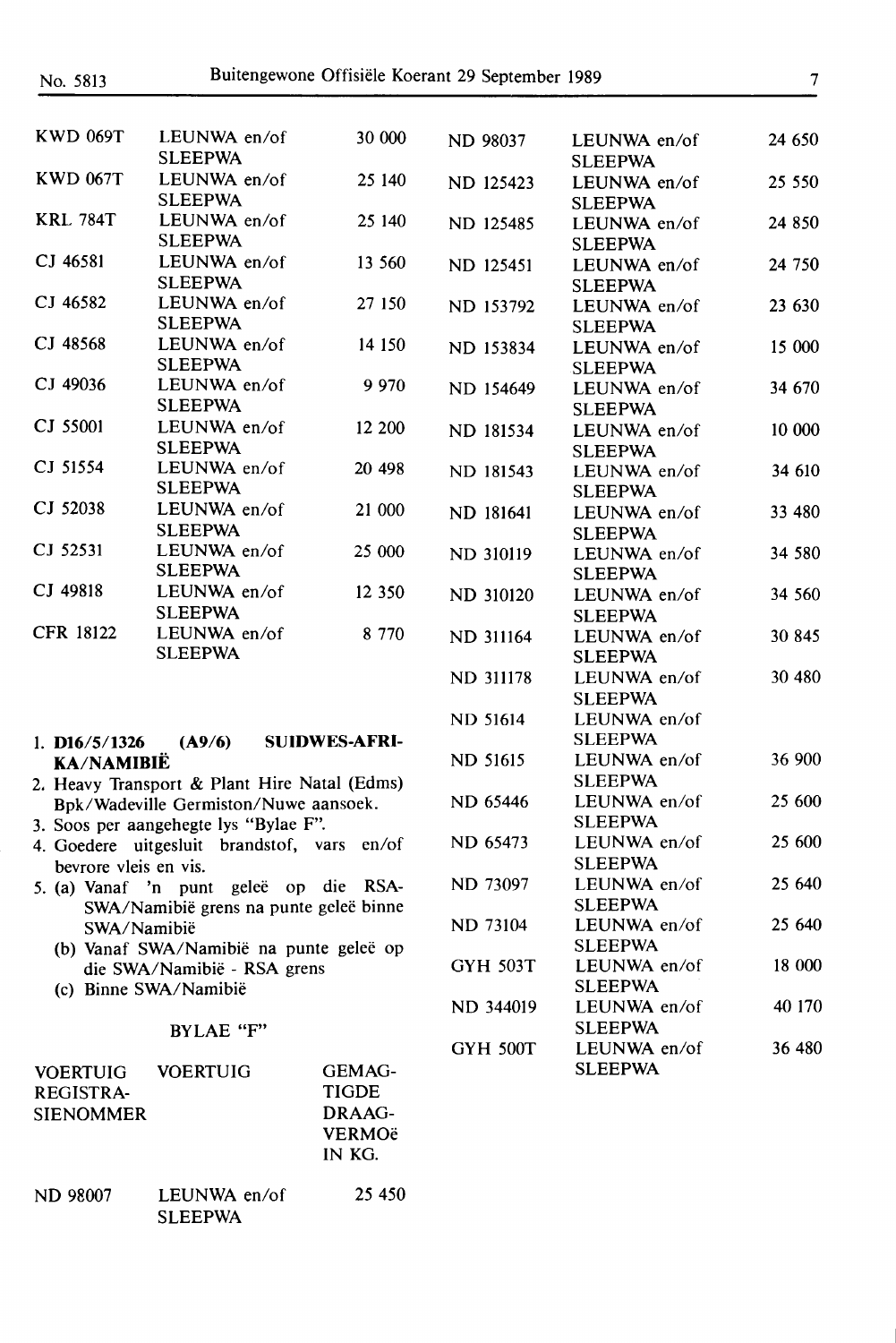| <b>VOERTUIG</b><br><b>REGISTRA-</b> | <b>VOERTUIG</b>                  | GEMAG-<br><b>TIGDE</b>        | <b>ND 92462</b>  | LEUNWA en/of<br><b>SLEEPWA</b> |               |
|-------------------------------------|----------------------------------|-------------------------------|------------------|--------------------------------|---------------|
| <b>SIENOMMER</b>                    |                                  | DRAAG-<br><b>VERMOë</b>       | ND 329634        | LEUNWA en/of<br><b>SLEEPWA</b> | 35 260        |
|                                     |                                  | IN KG.                        | ND 344016        | LEUNWA en/of<br><b>SLEEPWA</b> | 41 120        |
| <b>ND 94200</b>                     | LEUNWA en/of<br><b>SLEEPWA</b>   | <b>GEEN</b>                   | ND 153683        | LEUNWA en/of<br><b>SLEEPWA</b> | 15 000        |
| <b>ND 91139</b>                     | LEUNWA en/of<br><b>SLEEPWA</b>   |                               | ND 333563        | LEUNWA en/of<br><b>SLEEPWA</b> | 38 000        |
| <b>ND 95301</b>                     | LEUNWA en/of<br><b>SLEEPWA</b>   |                               | ND 158295        | LEUNWA en/of<br><b>SLEEPWA</b> | 15 000        |
| ND 344020                           | LEUNWA en/of<br><b>SLEEPWA</b>   | 40 420                        | ND 153698        | LEUNWA en/of<br><b>SLEEPWA</b> | 15 000        |
| ND 344023                           | LEUNWA en/of<br><b>SLEEPWA</b>   | 40 290                        | ND 158304        | LEUNWA en/of<br><b>SLEEPWA</b> | 15 000        |
|                                     |                                  |                               | <b>ND 155929</b> | LEUNWA en/of<br><b>SLEEPWA</b> | 21 480        |
| <b>VOERTUIG</b>                     | <b>VOERTUIG</b>                  | GEMAG-                        |                  |                                |               |
| <b>REGISTRA-</b>                    |                                  | <b>TIGDE</b>                  |                  |                                |               |
| <b>SIENOMMER</b>                    |                                  | DRAAG-                        |                  |                                |               |
|                                     |                                  | <b>VERMOë</b>                 | <b>VOERTUIG</b>  | <b>VOERTUIG</b>                | <b>GEMAG-</b> |
|                                     |                                  | IN KG.                        | <b>REGISTRA-</b> |                                | <b>TIGDE</b>  |
|                                     |                                  |                               | <b>SIENOMMER</b> |                                | DRAAG-        |
| ND 344238                           | <b>SLEEPWA</b>                   | 40 220                        |                  |                                | VERMOë        |
| <b>GRT 976T</b>                     | <b>SLEEPWA</b>                   | 18 000                        |                  |                                | IN KG.        |
| <b>HPN 332T</b>                     | <b>SLEEPWA</b>                   | 18 000                        |                  |                                |               |
| <b>HPN 341T</b>                     | <b>SLEEPWA</b>                   | 15 000                        | <b>ND 90096</b>  | LEUNWA en/of                   | <b>OPEN</b>   |
| <b>KSD 790T</b>                     | <b>SLEEPWA</b>                   | 18 000                        |                  | <b>SLEEPWA</b>                 |               |
| <b>HWZ 349T</b>                     | <b>SLEEPWA</b>                   | 18 000                        | <b>ND 92462</b>  | LEUNWA en/of                   | <b>OPEN</b>   |
| <b>HWZ 356T</b>                     | <b>SLEEPWA</b>                   | 18 000                        |                  | <b>SLEEPWA</b>                 |               |
| ND 153834<br>ND 125515              | <b>SLEEPWA</b><br><b>SLEEPWA</b> | 25 15 5<br>26 500             | <b>ND 95704</b>  | LEUNWA en/of<br><b>SLEEPWA</b> | <b>OPEN</b>   |
|                                     |                                  |                               | <b>ND 99415</b>  | LEUNWA en/of<br><b>SLEEPWA</b> | <b>OPEN</b>   |
| <b>VOERTUIG</b><br><b>REGISTRA-</b> | <b>VOERTUIG</b>                  | <b>GEMAG-</b><br><b>TIGDE</b> | ND 158295        | LEUNWA en/of<br><b>SLEEPWA</b> | 15 000        |
| <b>SIENOMMER</b>                    |                                  | DRAAG-<br><b>VERMOë</b>       | <b>KSD 790T</b>  | LEUNWA en/of<br><b>SLEEPWA</b> | 18 000        |
|                                     |                                  | IN KG.                        | <b>HWZ 356T</b>  | LEUNWA en/of<br><b>SLEEPWA</b> | 29 5 21       |
| ND 344008                           | LEUNWA en/of<br><b>SLEEPWA</b>   | 40 560                        | ND 153683        | LEUNWA en/of<br><b>SLEEPWA</b> | 15 000        |
| ND 344012                           | LEUNWA en/of<br><b>SLEEPWA</b>   | 40 417                        | <b>GRT 974T</b>  | LEUNWA en/of<br><b>SLEEPWA</b> | 18 000        |
| <b>ND 99415</b>                     | LEUNWA en/of<br><b>SLEEPWA</b>   |                               | <b>HPN 332T</b>  | LEUNWA en/of<br><b>SLEEPWA</b> | 18 000        |
| <b>ND 90096</b>                     | LEUNWA en/of<br><b>SLEEPWA</b>   |                               | <b>HPN 341T</b>  | LEUNWA en/of<br><b>SLEEPWA</b> | 21 900        |
| <b>ND 95704</b>                     | LEUNWA en/of<br><b>SLEEPWA</b>   |                               | ND 153698        | LEUNWA en/of<br><b>SLEEPWA</b> | 15 000        |
| <b>ND 90562</b>                     | LEUNWA en/of<br><b>SLEEPWA</b>   |                               | <b>ND 90168</b>  | LEUNWA en/of<br><b>SLEEPWA</b> | 17 758        |

**SLEEPWA** 

 $\ddot{\phantom{a}}$ 

 $\hat{\boldsymbol{\theta}}$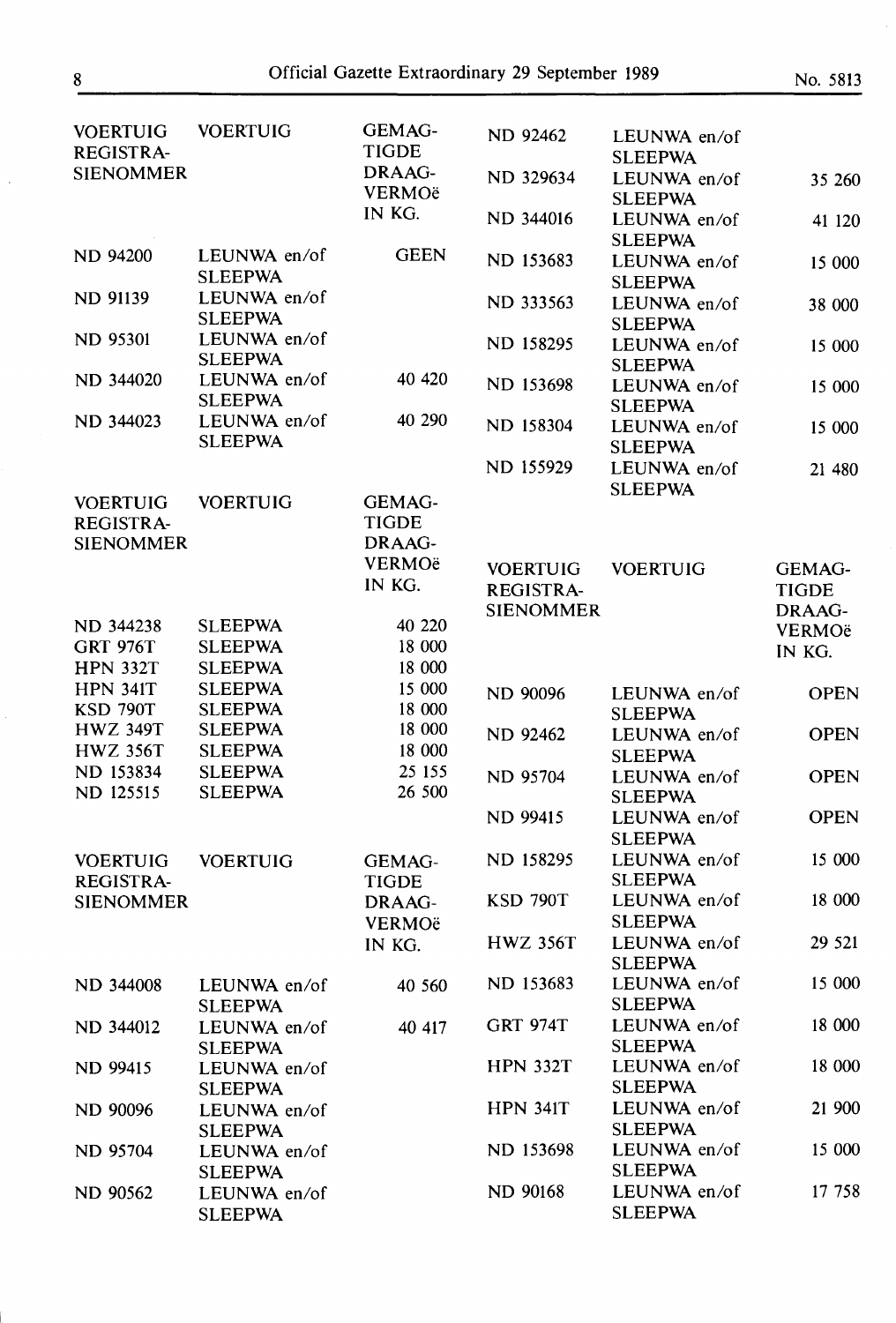| ND 155929                            | LEUNWA en/of<br><b>SLEEPWA</b>                                         | 21 480               | <b>CHN 022T</b>  | LEUNWA en/of<br><b>SLEEPWA</b> | 22 850                   |
|--------------------------------------|------------------------------------------------------------------------|----------------------|------------------|--------------------------------|--------------------------|
| ND 158304                            | LEUNWA en/of<br><b>SLEEPWA</b>                                         | 15 000               | <b>CHN 106T</b>  | LEUNWA en/of<br><b>SLEEPWA</b> | 22 800                   |
|                                      |                                                                        |                      | <b>CHN 119T</b>  | LEUNWA en/of<br><b>SLEEPWA</b> | 24 700                   |
| 1. $D16/5/1328$<br><b>KA/NAMIBIË</b> | (A9/8)                                                                 | <b>SUIDWES-AFRI-</b> | <b>DNL 468T</b>  | LEUNWA en/of<br><b>SLEEPWA</b> | 13 100                   |
|                                      | 2. Two Way Trucking (Edms) Bpk, Wadeville,                             |                      | <b>DXH 324T</b>  | LEUNWA en/of                   | 27 000                   |
|                                      | Germiston/Nuwe aansoek.                                                |                      |                  | <b>SLEEPWA</b>                 |                          |
|                                      | 3. Soos per aangehegte lys "Bylae G".                                  |                      |                  |                                |                          |
|                                      | 4. Goedere uitgesluit brandstof, vars                                  | en/of                |                  |                                |                          |
| bevrore vleis en vis.                |                                                                        |                      | <b>VOERTUIG</b>  | <b>VOERTUIG</b>                | <b>GEMAG-</b>            |
|                                      | 5 (a) Vanaf 'n punt geleë op die RSA-                                  |                      | <b>REGISTRA-</b> |                                | <b>TIGDE</b>             |
|                                      | SWA/Namibië grens na punte geleë binne                                 |                      | <b>SIENOMMER</b> |                                | DRAAG-                   |
| SWA/Namibië                          |                                                                        |                      |                  |                                | <b>VERMO<sub>e</sub></b> |
|                                      | (b) Vanaf SWA/Namibië na punte geleë op<br>die SWA/Namibië - RSA grens |                      |                  |                                | IN KG.                   |
|                                      | (c) Binne SWA/Namibië                                                  |                      | <b>GMC 818T</b>  | LEUNWA en/of                   | 38 960                   |
|                                      |                                                                        |                      |                  | <b>SLEEPWA</b>                 |                          |
|                                      |                                                                        |                      | <b>GTS 866T</b>  | LEUNWA en/of                   | 29 160                   |
|                                      | BYLAE "G"                                                              |                      |                  | <b>SLEEPWA</b>                 |                          |
|                                      | <b>VOERTUIG</b>                                                        | GEMAG-               | <b>GTS 879T</b>  | LEUNWA en/of                   | 29 165                   |
| <b>VOERTUIG</b><br>REGISTRA-         |                                                                        | <b>TIGDE</b>         |                  | <b>SLEEPWA</b>                 |                          |
| <b>SIENOMMER</b>                     |                                                                        | DRAAG-               | <b>GTZ 999T</b>  | LEUNWA en/of                   | 29 150                   |
|                                      |                                                                        | VERMOë               |                  | <b>SLEEPWA</b>                 |                          |
|                                      |                                                                        | IN KG.               | <b>HDT 074T</b>  | LEUNWA en/of<br><b>SLEEPWA</b> | 29 290                   |
| <b>JNP 493T</b>                      | LEUNWA en/of<br><b>SLEEPWA</b>                                         | 33 010               | <b>HGL 927T</b>  | LEUNWA en/of<br><b>SLEEPWA</b> | 29 555                   |
| <b>HBT 113T</b>                      | LEUNWA en/of                                                           | 29 975               | <b>HYX 875T</b>  | LEUNWA en/of                   | 27 920                   |
|                                      | <b>SLEEPWA</b>                                                         |                      |                  | <b>SLEEPWA</b>                 |                          |
| <b>BWS 412T</b>                      | LEUNWA en/of                                                           | 22 720               | <b>HSJ 704T</b>  | LEUNWA en/of                   | 27 590                   |
|                                      | <b>SLEEPWA</b>                                                         |                      | <b>HSJ 813T</b>  | <b>SLEEPWA</b><br>LEUNWA en/of | 27 585                   |
| <b>BWS 422T</b>                      | LEUNWA en/of                                                           | 12 990               |                  | <b>SLEEPWA</b>                 |                          |
|                                      | <b>SLEEPWA</b>                                                         |                      | <b>HYX 872T</b>  | LEUNWA en/of                   | 31 380                   |
| <b>BYK 614T</b>                      | LEUNWA en/of                                                           | 22 715               |                  | <b>SLEEPWA</b>                 |                          |
|                                      | <b>SLEEPWA</b>                                                         |                      | <b>HSY 158T</b>  | LEUNWA en/of                   | 30 260                   |
| <b>CHM 823T</b>                      | LEUNWA en/of                                                           | 45 131               |                  | <b>SLEEPWA</b>                 |                          |
|                                      | <b>SLEEPWA</b>                                                         | 50 480               | <b>JBH 770T</b>  | LEUNWA en/of                   | 27 975                   |
| <b>CHM 947T</b>                      | LEUNWA en/of<br><b>SLEEPWA</b>                                         |                      |                  | <b>SLEEPWA</b>                 |                          |
| <b>CHM 957T</b>                      | LEUNWA en/of                                                           | 24 010               | <b>JBH 771T</b>  | LEUNWA en/of                   | 23 910                   |
|                                      | <b>SLEEPWA</b>                                                         |                      |                  | <b>SLEEPWA</b>                 |                          |
| <b>CHM 987T</b>                      | LEUNWA en/of                                                           | 35 495               | <b>JDS 209T</b>  | LEUNWA en/of                   | 34 200                   |
|                                      | <b>SLEEPWA</b>                                                         |                      |                  | <b>SLEEPWA</b>                 |                          |
| <b>CHM 998T</b>                      | LEUNWA en/of                                                           | 33 200               | <b>JDS 213T</b>  | LEUNWA en/of                   | 34 000                   |
|                                      | <b>SLEEPWA</b>                                                         |                      |                  | <b>SLEEPWA</b>                 | 57 360                   |
| CHN 011T                             | LEUNWA en/of                                                           | 33 4 20              | <b>CHM 833T</b>  | LEUNWA en/of<br><b>SLEEPWA</b> |                          |
|                                      | <b>SLEEPWA</b>                                                         |                      |                  |                                |                          |
| <b>CHN 094T</b>                      | LEUNWA en/of<br><b>SLEEPWA</b>                                         | 34 550               |                  |                                |                          |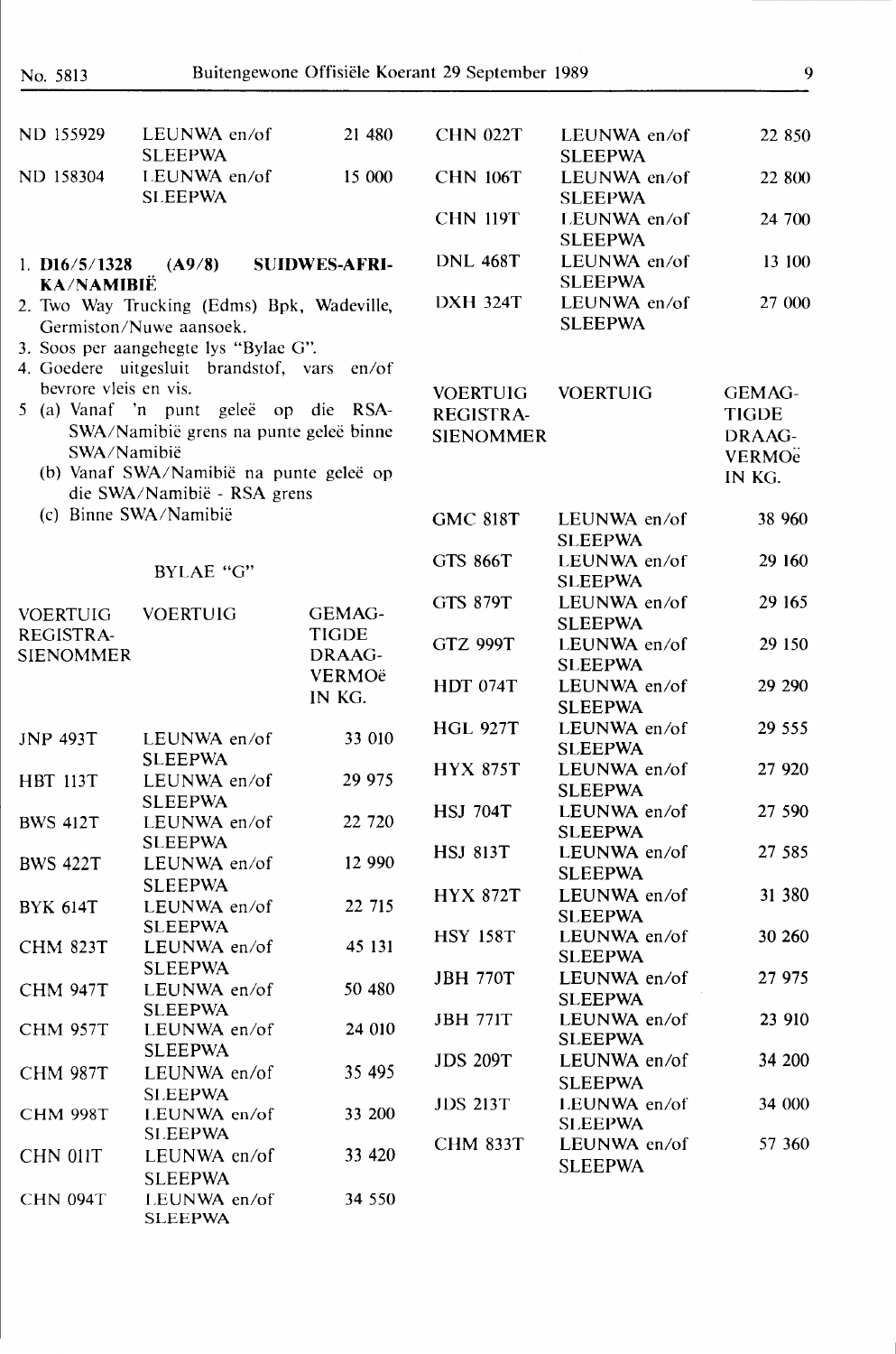| 1. $D16/5/1329$<br><b>KA/NAMIBIË</b>                                   | (A9/9)                                                                                  | <b>SUIDWES-AFRI-</b>                    | <b>DNL 468T</b>               | LEUNWA en/of<br><b>SLEEPWA</b>                                                            | 13 100                                  |
|------------------------------------------------------------------------|-----------------------------------------------------------------------------------------|-----------------------------------------|-------------------------------|-------------------------------------------------------------------------------------------|-----------------------------------------|
|                                                                        | 2. Two Way Transport (Pty) Ltd in vrywillige lede<br>likwidasie, Windhoek/Nuwe aansoek. |                                         | <b>DXH 324T</b>               | LEUNWA en/of<br><b>SLEEPWA</b>                                                            | 27 000                                  |
|                                                                        | 3. Soos per aangehegte lys "Bylae H".<br>4. Goedere uitgesluit brandstof, vars en/of    |                                         | <b>GMC 818T</b>               | LEUNWA en/of<br><b>SLEEPWA</b>                                                            | 38 960                                  |
| bevrore vleis en vis.                                                  | 5. (a) Vanaf 'n punt geleë op die RSA-                                                  |                                         | <b>GTS 866T</b>               | LEUNWA en/of<br><b>SLEEPWA</b>                                                            | 29 160                                  |
|                                                                        | SWA/Namibië grens na punte geleë binne<br>SWA/Namibië                                   |                                         | <b>GTS 879T</b>               | LEUNWA en/of<br><b>SLEEPWA</b>                                                            | 29 165                                  |
| (b) Vanaf SWA/Namibië na punte geleë op<br>die SWA/Namibië - RSA grens |                                                                                         |                                         | <b>GTZ 999T</b>               | LEUNWA en/of<br><b>SLEEPWA</b>                                                            | 29 150                                  |
|                                                                        | (c) Binne SWA/Namibië                                                                   |                                         | <b>HDT 074T</b>               | LEUNWA en/of<br><b>SLEEPWA</b>                                                            | 29 29 0                                 |
|                                                                        | BYLAE "H"                                                                               |                                         | <b>HGL 927T</b>               | LEUNWA en/of<br><b>SLEEPWA</b>                                                            | 29 555                                  |
| <b>VOERTUIG</b>                                                        | <b>VOERTUIG</b>                                                                         | GEMAG-                                  | <b>HYX 875T</b>               | LEUNWA en/of<br><b>SLEEPWA</b>                                                            | 27 9 20                                 |
| <b>REGISTRA-</b><br><b>SIENOMMER</b>                                   |                                                                                         | <b>TIGDE</b><br>DRAAG-<br><b>VERMOë</b> | <b>HSJ 704T</b>               | LEUNWA en/of<br><b>SLEEPWA</b>                                                            | 27 590                                  |
|                                                                        |                                                                                         | IN KG.                                  | <b>VOERTUIG</b>               | <b>VOERTUIG</b>                                                                           | <b>GEMAG-</b>                           |
| <b>JNP 493T</b>                                                        | LEUNWA en/of<br><b>SLEEPWA</b>                                                          | 33 010                                  | REGISTRA-<br><b>SIENOMMER</b> |                                                                                           | <b>TIGDE</b><br>DRAAG-<br><b>VERMOë</b> |
| <b>HBT 113T</b>                                                        | LEUNWA en/of<br><b>SLEEPWA</b>                                                          | 29 975                                  |                               |                                                                                           | IN KG.                                  |
| <b>BWS 412T</b>                                                        | LEUNWA en/of<br><b>SLEEPWA</b>                                                          | 22 720                                  | <b>HSJ 813T</b>               | LEUNWA en/of<br><b>SLEEPWA</b>                                                            | 27 585                                  |
| <b>BWS 422T</b>                                                        | LEUNWA en/of<br><b>SLEEPWA</b>                                                          | 12 990                                  | <b>HYX 872T</b>               | LEUNWA en/of<br><b>SLEEPWA</b>                                                            | 31 380                                  |
| <b>BYK 614T</b>                                                        | LEUNWA en/of<br><b>SLEEPWA</b>                                                          | 22 715                                  | <b>HSY 158T</b>               | LEUNWA en/of<br><b>SLEEPWA</b>                                                            | 30 260                                  |
| <b>CHM 823T</b>                                                        | LEUNWA en/of<br><b>SLEEPWA</b>                                                          | 45 131                                  | <b>JBH 770T</b>               | LEUNWA en/of<br><b>SLEEPWA</b>                                                            | 27 975                                  |
| <b>CHM 947T</b>                                                        | LEUNWA en/of<br><b>SLEEPWA</b>                                                          | 50 480                                  | <b>JBH 771T</b>               | LEUNWA en/of<br><b>SLEEPWA</b>                                                            | 23 910                                  |
| <b>CHM 957T</b>                                                        | LEUNWA en/of<br><b>SLEEPWA</b>                                                          | 24 010                                  | <b>JDS 209T</b>               | LEUNWA en/of<br><b>SLEEPWA</b>                                                            | 34 200                                  |
| <b>CHM 987T</b>                                                        | LEUNWA en/of<br><b>SLEEPWA</b>                                                          | 35 495                                  | <b>JDS 213T</b>               | LEUNWA en/of<br><b>SLEEPWA</b>                                                            | 34 000                                  |
| <b>CHM 998T</b>                                                        | LEUNWA en/of<br><b>SLEEPWA</b>                                                          | 33 200                                  | <b>CHM 833T</b>               | LEUNWA en/of<br><b>SLEEPWA</b>                                                            | 57 360                                  |
| <b>CHN 011T</b>                                                        | LEUNWA en/of<br><b>SLEEPWA</b>                                                          | 33 4 20                                 |                               |                                                                                           |                                         |
| <b>CHN 094T</b>                                                        | LEUNWA en/of<br><b>SLEEPWA</b>                                                          | 34 550                                  | 1. $D16/5/1330$               | (A9/10)                                                                                   | <b>SUIDWES-AFRI-</b>                    |
| <b>CHN 022T</b>                                                        | LEUNWA en/of<br><b>SLEEPWA</b>                                                          | 22 850                                  | <b>KA/NAMIBIË</b>             |                                                                                           |                                         |
| <b>CHN 106T</b>                                                        | LEUNWA en/of<br><b>SLEEPWA</b>                                                          | 22 800                                  |                               | 2. Heavy Transport & Plant Hire (Pty) Ltd in<br>vrywillige lede likwidasie, Windhoek/Nuwe |                                         |
| <b>CHN 119T</b>                                                        | LEUNWA en/of<br><b>SLEEPWA</b>                                                          | 24 700                                  | aansoek.                      | 3. Soos per aangehegte lys "Bylae I".                                                     |                                         |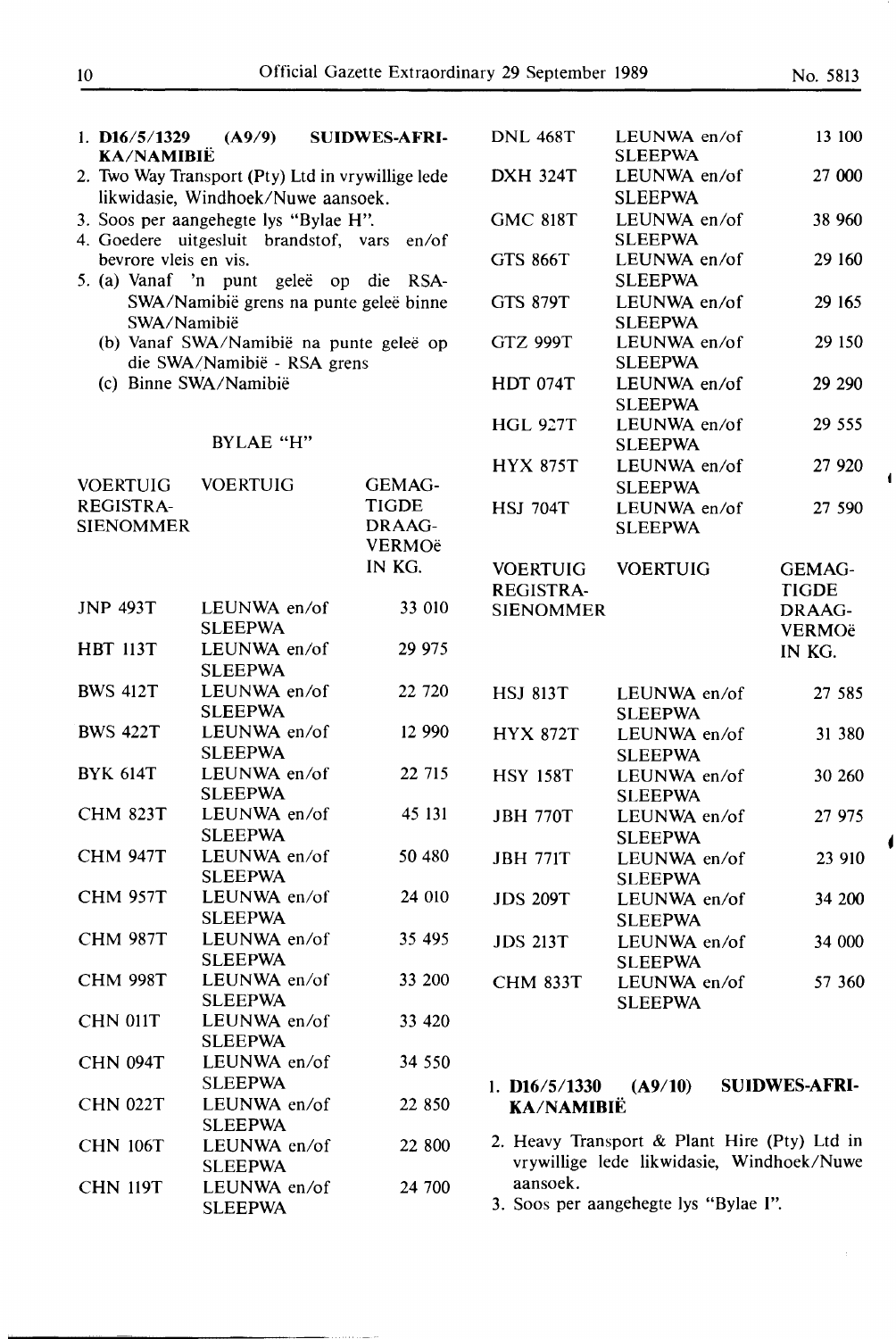| bevrore vleis en vis.                                                                            | 4. Goedere uitgesluit brandstof, vars en/of    |                                                              | ND 65446                             | LEUNWA en/of<br><b>SLEEPWA</b>   | 25 600                             |
|--------------------------------------------------------------------------------------------------|------------------------------------------------|--------------------------------------------------------------|--------------------------------------|----------------------------------|------------------------------------|
|                                                                                                  | 5. (a) Vanaf 'n punt geleë op die RSA-         |                                                              | ND 65473                             | LEUNWA en/of<br><b>SLEEPWA</b>   | 25 600                             |
| SWA/Namibië grens na punte geleë binne<br>SWA/Namibië<br>(b) Vanaf SWA/Namibië na punte geleë op |                                                |                                                              | ND 73097                             | LEUNWA en/of<br><b>SLEEPWA</b>   | 25 640                             |
| (c) Binne SWA/Namibië                                                                            | die SWA/Namibië - RSA grens                    |                                                              | ND 73104                             | LEUNWA en/of<br><b>SLEEPWA</b>   | 25 640                             |
|                                                                                                  |                                                |                                                              | <b>GYH 503T</b>                      | LEUNWA en/of<br><b>SLEEPWA</b>   | 18 000                             |
|                                                                                                  | BYLAE "I"                                      |                                                              | ND 344019                            | LEUNWA en/of<br><b>SLEEPWA</b>   | 40 170                             |
| <b>VOERTUIG</b>                                                                                  | <b>VOERTUIG</b>                                | <b>GEMAG-</b>                                                | <b>GYH 500T</b>                      | LEUNWA en/of<br><b>SLEEPWA</b>   | 36 480                             |
| <b>REGISTRA-</b><br><b>SIENOMMER</b>                                                             |                                                | <b>TIGDE</b><br>DRAAG-<br><b>VERMO<sub>e</sub></b><br>IN KG. | <b>ND 94200</b>                      | LEUNWA en/of<br><b>SLEEPWA</b>   | <b>GEEN</b>                        |
| <b>ND 98007</b>                                                                                  | LEUNWA en/of<br><b>SLEEPWA</b>                 | 25 450                                                       | <b>VOERTUIG</b>                      | <b>VOERTUIG</b>                  | GEMAG-                             |
| ND 98037                                                                                         | LEUNWA en/of<br><b>SLEEPWA</b>                 | 24 650                                                       | REGISTRA-<br><b>SIENOMMER</b>        |                                  | <b>TIGDE</b><br>DRAAG-             |
| ND 125423                                                                                        | LEUNWA en/of<br><b>SLEEPWA</b>                 | 25 550                                                       |                                      |                                  | <b>VERMO<sub>e</sub></b><br>IN KG. |
| ND 125485                                                                                        | LEUNWA en/of<br><b>SLEEPWA</b>                 | 24 850                                                       | ND 91139                             | LEUNWA en/of<br><b>SLEEPWA</b>   |                                    |
| ND 125451                                                                                        | LEUNWA en/of<br><b>SLEEPWA</b>                 | 24 750                                                       | <b>ND 95301</b>                      | LEUNWA en/of<br><b>SLEEPWA</b>   |                                    |
| ND 153792                                                                                        | LEUNWA en/of<br><b>SLEEPWA</b>                 | 23 630                                                       | ND 344020                            | LEUNWA en/of<br><b>SLEEPWA</b>   | 40 420                             |
| ND 153834<br>ND 154649                                                                           | LEUNWA en/of<br><b>SLEEPWA</b><br>LEUNWA en/of | 15 000<br>34 670                                             | ND 344023                            | LEUNWA en/of<br><b>SLEEPWA</b>   | 40 290                             |
| ND 181534                                                                                        | <b>SLEEPWA</b><br>LEUNWA en/of                 | 10 000                                                       |                                      |                                  |                                    |
|                                                                                                  | <b>SLEEPWA</b>                                 |                                                              | <b>VOERTUIG</b>                      | <b>VOERTUIG</b>                  | <b>GEMAG-</b>                      |
| ND 181543                                                                                        | LEUNWA en/of<br><b>SLEEPWA</b>                 | 34 610                                                       | <b>REGISTRA-</b><br><b>SIENOMMER</b> |                                  | <b>TIGDE</b><br>DRAAG-             |
| ND 181641                                                                                        | LEUNWA en/of<br><b>SLEEPWA</b>                 | 33 480                                                       |                                      |                                  | VERMOë<br>IN KG.                   |
| ND 310119                                                                                        | LEUNWA en/of<br><b>SLEEPWA</b>                 | 34 580                                                       | ND 344238                            | <b>SLEEPWA</b>                   | 40 220                             |
| ND 310120                                                                                        | LEUNWA en/of<br><b>SLEEPWA</b>                 | 34 560                                                       | <b>GRT 976T</b><br><b>HPN 332T</b>   | <b>SLEEPWA</b><br><b>SLEEPWA</b> | 18 000<br>18 000                   |
| <b>ND 311164</b>                                                                                 | LEUNWA en/of<br><b>SLEEPWA</b>                 | 30 845                                                       | <b>HPN 341T</b><br><b>KSD 790T</b>   | <b>SLEEPWA</b><br><b>SLEEPWA</b> | 15 000<br>18 000                   |
| <b>ND 311178</b>                                                                                 | LEUNWA en/of<br><b>SLEEPWA</b>                 | 30 480                                                       | <b>HWZ 349T</b><br><b>HWZ 356T</b>   | <b>SLEEPWA</b><br><b>SLEEPWA</b> | 18 000                             |
| ND 51614                                                                                         | LEUNWA en/of<br><b>SLEEPWA</b>                 |                                                              | ND 153834<br>ND 125515               | <b>SLEEPWA</b>                   | 18 000<br>25 155                   |
| ND 51615                                                                                         | LEUNWA en/of<br><b>SLEEPWA</b>                 | 36 900                                                       |                                      | <b>SLEEPWA</b>                   | 26 500                             |